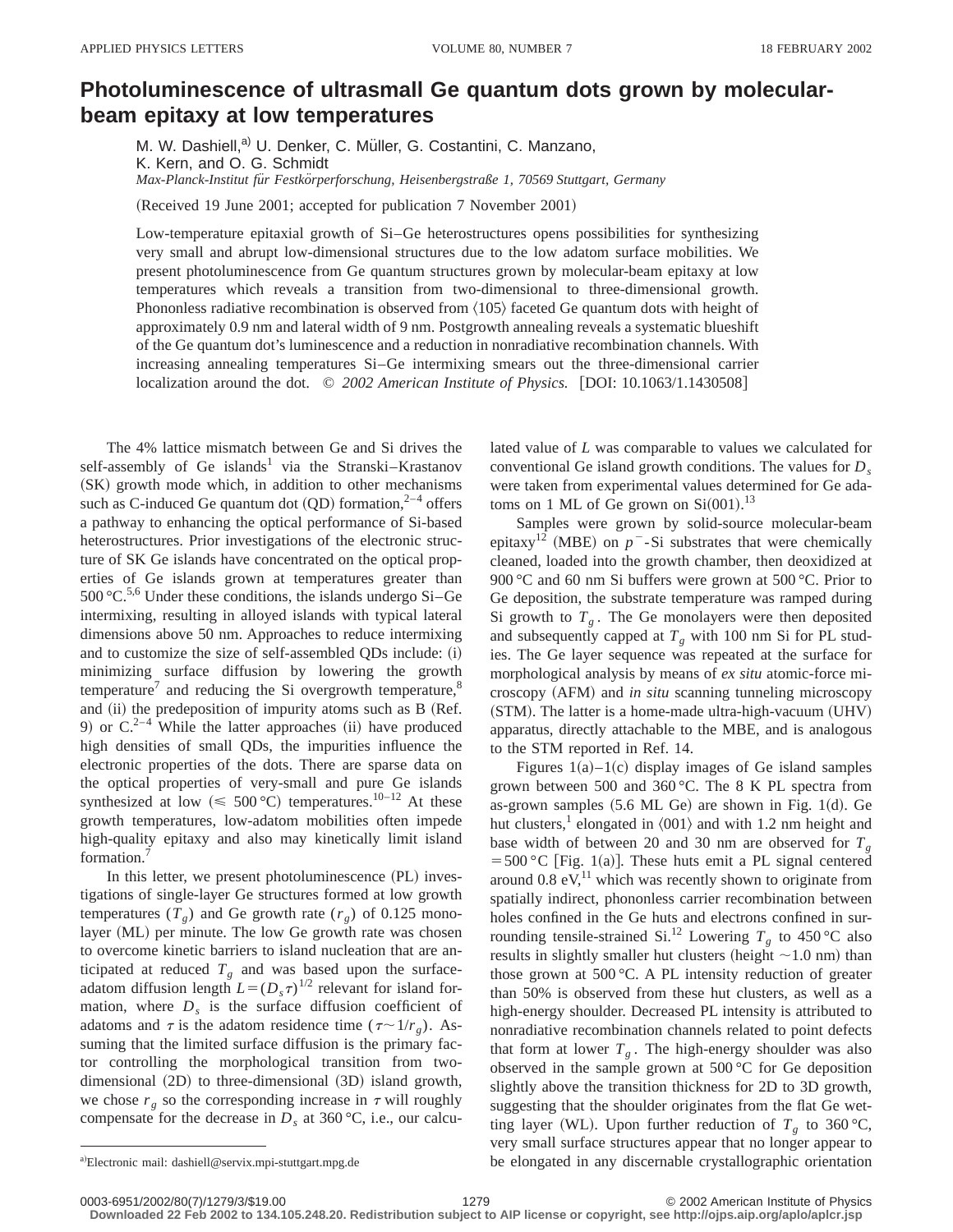

FIG. 1. 500 nm $\times$ 250 nm AFM images of 5.6 ML nominal Ge thickness deposited at (a)  $500 °C$ , (b)  $450 °C$ , and (c)  $360 °C$ . The inset of (c) is on the same scale (230 nm×230 nm) and displays an *in situ* STM topograph (filled states, 0.2 nA,  $-3$  V) of a 5.6-ML-thick Ge layer grown at 360 °C. (d) 8 K PL spectra of the Ge QDs grown at the three  $T<sub>g</sub>$  values indicated. The Si phonon-assisted PL reference peak  $(TO+O<sup>\Gamma</sup>)$  is observed at energy 1.035 eV.

in the AFM scan of Fig. 1(c). The inset of Fig. 1(c) shows an *in situ* STM image of the sample grown under equivalent conditions, which reveal a high density of very small Ge hut clusters; vertical and lateral sizes of the huts are  $0.8\pm0.2$  and 9 $\pm$ 1 nm, respectively, with facet angles of  $11^{\circ} \pm 1^{\circ}$  corresponding to the  $\{105\}$  planes. PL emission at 765 meV, having a 44 meV full width at half maximum  $(FWHM)$  is detected from the single Ge dot layer grown at  $T_g = 360 \degree C$ , however the intensity has decreased to nearly 10% of the intensity of the hut clusters grown at 500 °C. A redshift of the PL emission compared to the huts formed at 500 °C can be explained by reduced Si–Ge intermixing during growth and Si capping. We note that a similar PL spectrum was observed in sixfold stacked Ge layers grown at  $250^{\circ}C$ ,<sup>10</sup> however, a systematic study was not performed to exclude the possibility that the PL may originate from defect bands sometimes found near similar energies in dislocated or damaged Si/Ge/Si structures.<sup>15,16</sup>

PL emission energies from Si/Ge/Si quantum structures vary systematically with total deposited Ge thickness due to



FIG. 2. 8 K PL spectra from as-grown Ge layers ( $T<sub>g</sub>$ =360 °C) having various Ge coverage. Evolution from quantum-well-like to quantum-dot-like emission can be observed above 4.7 ML.

quantum-confinement effects.<sup>5,11</sup> Figure 2 displays the 8 K PL spectra from our single Ge layers ( $T_g$ =360 °C) with total nominal thicknesses ranging from 1.7 to 6.8 ML. For 2.4 ML and below we observe two peaks, labeled A and B separated by 55 meV, that redshift (see dotted guide lines) with increasing Ge deposition. Peaks A and B are attributed to recombination within flat Ge WLs, where A is the transverse optical  $(TO)$  phonon replica of the no-phonon  $(NP)$  peak labeled B.<sup>5</sup> Upon further Ge deposition, peaks A and B evolve into a broad peak that continues to redshift with increasing Ge deposition corresponding to the transition from 2D to 3D Ge layer growth observed with AFM. Our thickness dependence of Ge-related PL exhibits behavior similar to that observed for SK Ge islands grown at temperatures from 500 to 700 °C, where the redshifts are due to the influence of WL thickness and island size on quantum-confined energy levels.5,6,11 We note that above 6 ML, the Ge-related PL intensity rapidly quenches, suggesting that the structural integrity of the layer degrades above a critical thickness.

Figure  $3(a)$  displays the 8 K PL spectra from Ge QDs  $(T_{\text{growth}}=360 \degree C)$  with 5.4±0.2 ML nominal thickness after



FIG. 3. (a) 8 K PL spectra from single layers of Ge QDs after selected 60 s RTA anneals (solid lines). The preannealing spectra are included as dotted lines. (b) The total integrated Ge-related PL intensity, normalized to its preannealing intensity, as a function of  $T_{RTA}$  for the ultrasmall Ge QDs  $(T_e = 360 \degree C)$  and the Ge hut clusters  $(T_e = 500 \degree C)$  from Ref. 12.

**Downloaded 22 Feb 2002 to 134.105.248.20. Redistribution subject to AIP license or copyright, see http://ojps.aip.org/aplo/aplcr.jsp**